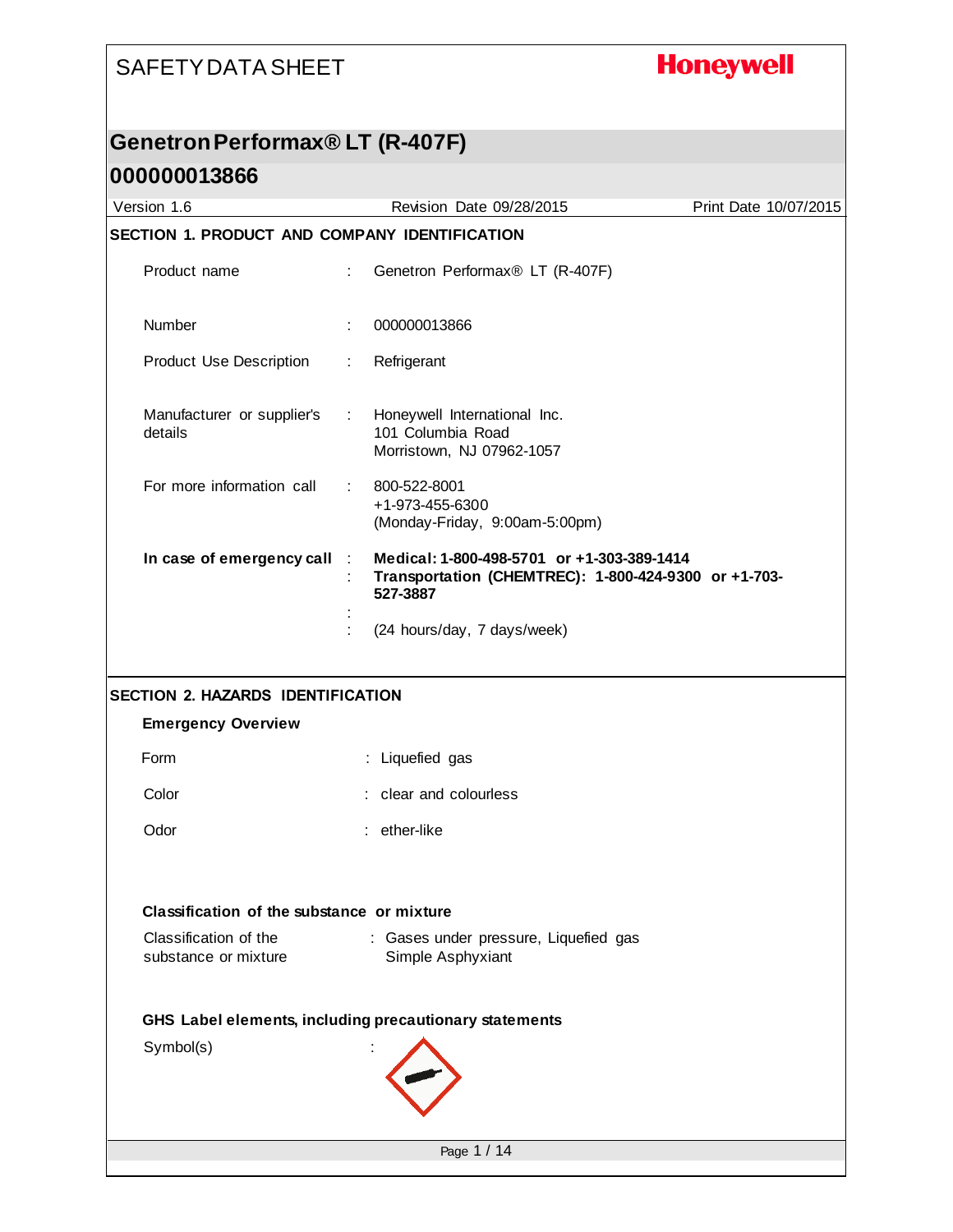## **Honeywell**

### **Genetron Performax® LT (R-407F) 000000013866**

| Version 1.6 |                                                   |  | Revision Date 09/28/2015                                                                                                                                                                                                                    | Print Date 10/07/2015 |
|-------------|---------------------------------------------------|--|---------------------------------------------------------------------------------------------------------------------------------------------------------------------------------------------------------------------------------------------|-----------------------|
|             | Signal word                                       |  | : Warning                                                                                                                                                                                                                                   |                       |
|             | Hazard statements                                 |  | : Contains gas under pressure; may explode if heated.<br>May displace oxygen and cause rapid suffocation.                                                                                                                                   |                       |
|             | Precautionary statements                          |  | : Storage:<br>Protect from sunlight. Store in a well-ventilated place.                                                                                                                                                                      |                       |
|             | Hazards not otherwise<br>classified               |  | : May cause frostbite.<br>May cause cardiac arrhythmia.<br>May cause eye and skin irritation.                                                                                                                                               |                       |
|             | Carcinogenicity                                   |  |                                                                                                                                                                                                                                             |                       |
|             | or anticipated carcinogen by NTP, IARC, or OSHA.  |  | No component of this product present at levels greater than or equal to 0.1% is identified as a known                                                                                                                                       |                       |
|             | SECTION 3. COMPOSITION/INFORMATION ON INGREDIENTS |  |                                                                                                                                                                                                                                             |                       |
|             | Synonyms                                          |  | Mixture of 1,1,1,2-Tetrafluoroethane, Pentafluoroethane and<br>Difluoromethane                                                                                                                                                              |                       |
|             | Chemical nature                                   |  | : Mixture                                                                                                                                                                                                                                   |                       |
|             | <b>Chemical Name</b>                              |  | CAS-No.                                                                                                                                                                                                                                     | Concentration         |
|             | 1,1,1,2-Tetrafluoroethane                         |  | 811-97-2                                                                                                                                                                                                                                    | 40.00 %               |
|             | Difluoromethane                                   |  | 75-10-5                                                                                                                                                                                                                                     | 30.00 %               |
|             | Pentafluoroethane                                 |  | 354-33-6                                                                                                                                                                                                                                    | 30.00 %               |
|             | <b>SECTION 4. FIRST AID MEASURES</b>              |  |                                                                                                                                                                                                                                             |                       |
|             | Inhalation                                        |  | Move to fresh air. If breathing is irregular or stopped,<br>administer artificial respiration. Use oxygen as required,<br>provided a qualified operator is present. Call a physician. Do<br>not give drugs from adrenaline-ephedrine group. |                       |
|             | Skin contact                                      |  | After contact with skin, wash immediately with plenty of water.<br>If there is evidence of frostbite, bathe (do not rub) with                                                                                                               |                       |
|             | Page 2 / 14                                       |  |                                                                                                                                                                                                                                             |                       |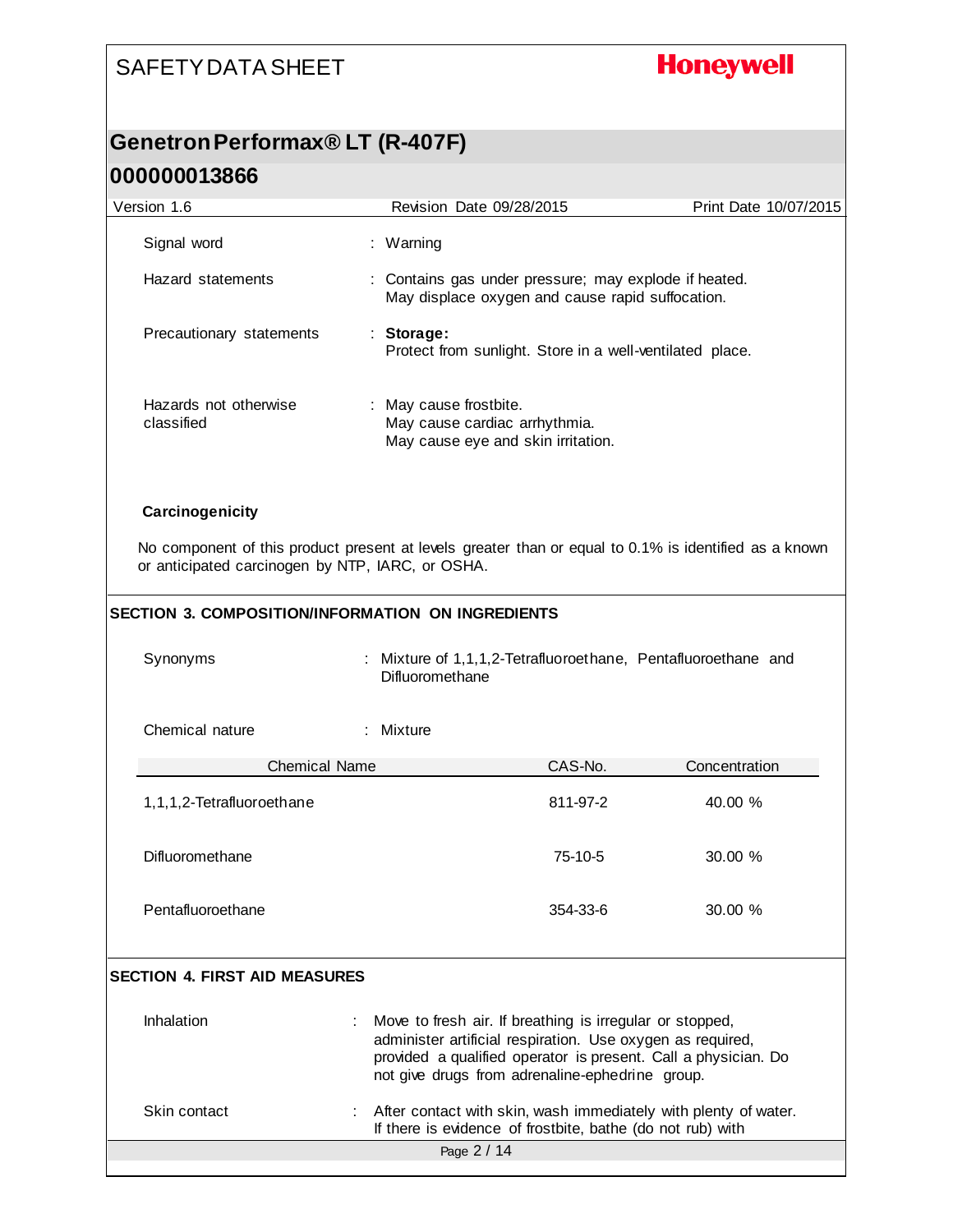# **Honeywell**

#### **Genetron Performax® LT (R-407F)**

| Version 1.6                                      | Revision Date 09/28/2015                                                                                                                                                                                                                                                                                                                                                                                                                                                                                                                                                                                        | Print Date 10/07/2015 |
|--------------------------------------------------|-----------------------------------------------------------------------------------------------------------------------------------------------------------------------------------------------------------------------------------------------------------------------------------------------------------------------------------------------------------------------------------------------------------------------------------------------------------------------------------------------------------------------------------------------------------------------------------------------------------------|-----------------------|
|                                                  | lukewarm (not hot) water. If water is not available, cover with a<br>clean, soft cloth or similar covering. If symptoms persist, call a<br>physician.                                                                                                                                                                                                                                                                                                                                                                                                                                                           |                       |
| Eye contact                                      | Rinse immediately with plenty of water, also under the eyelids,<br>for at least 15 minutes. In case of frostbite water should be<br>lukewarm, not hot. If symptoms persist, call a physician.                                                                                                                                                                                                                                                                                                                                                                                                                   |                       |
| Ingestion                                        | Unlikely route of exposure. As this product is a gas, refer to the<br>inhalation section. Do not induce vomiting without medical<br>advice. Call a physician immediately.                                                                                                                                                                                                                                                                                                                                                                                                                                       |                       |
| Notes to physician                               |                                                                                                                                                                                                                                                                                                                                                                                                                                                                                                                                                                                                                 |                       |
| Treatment                                        | Because of the possible disturbances of cardiac rhythm,<br>catecholamine drugs, such as epinephrine, should be used<br>with special caution and only in situations of emergency life<br>support. Treatment of overexposure should be directed at the<br>control of symptoms and the clinical conditions. Treat frost-<br>bitten areas as needed.                                                                                                                                                                                                                                                                |                       |
| <b>SECTION 5. FIREFIGHTING MEASURES</b>          |                                                                                                                                                                                                                                                                                                                                                                                                                                                                                                                                                                                                                 |                       |
|                                                  | The product is not flammable.                                                                                                                                                                                                                                                                                                                                                                                                                                                                                                                                                                                   |                       |
| Suitable extinguishing media                     | <b>ASHRAE 34</b><br>Use water spray, alcohol-resistant foam, dry chemical or<br>carbon dioxide.                                                                                                                                                                                                                                                                                                                                                                                                                                                                                                                 |                       |
| Specific hazards during<br>firefighting          | This product is not flammable at ambient temperatures and<br>atmospheric pressure.<br>However, this material can ignite when mixed with air under<br>pressure and exposed to strong ignition sources.<br>Contents under pressure.<br>Container may rupture on heating.<br>Cool closed containers exposed to fire with water spray.<br>Vapours are heavier than air and can cause suffocation by<br>reducing oxygen available for breathing.<br>In case of fire hazardous decomposition products may be<br>produced such as:<br>Hydrogen fluoride<br>Carbon monoxide<br>Carbon dioxide (CO2)<br>Carbonyl halides |                       |
| Special protective equipment<br>for firefighters | : Wear self-contained breathing apparatus and protective suit.                                                                                                                                                                                                                                                                                                                                                                                                                                                                                                                                                  |                       |
| Further information                              | : Use extinguishing measures that are appropriate to local                                                                                                                                                                                                                                                                                                                                                                                                                                                                                                                                                      |                       |
|                                                  | Page 3 / 14                                                                                                                                                                                                                                                                                                                                                                                                                                                                                                                                                                                                     |                       |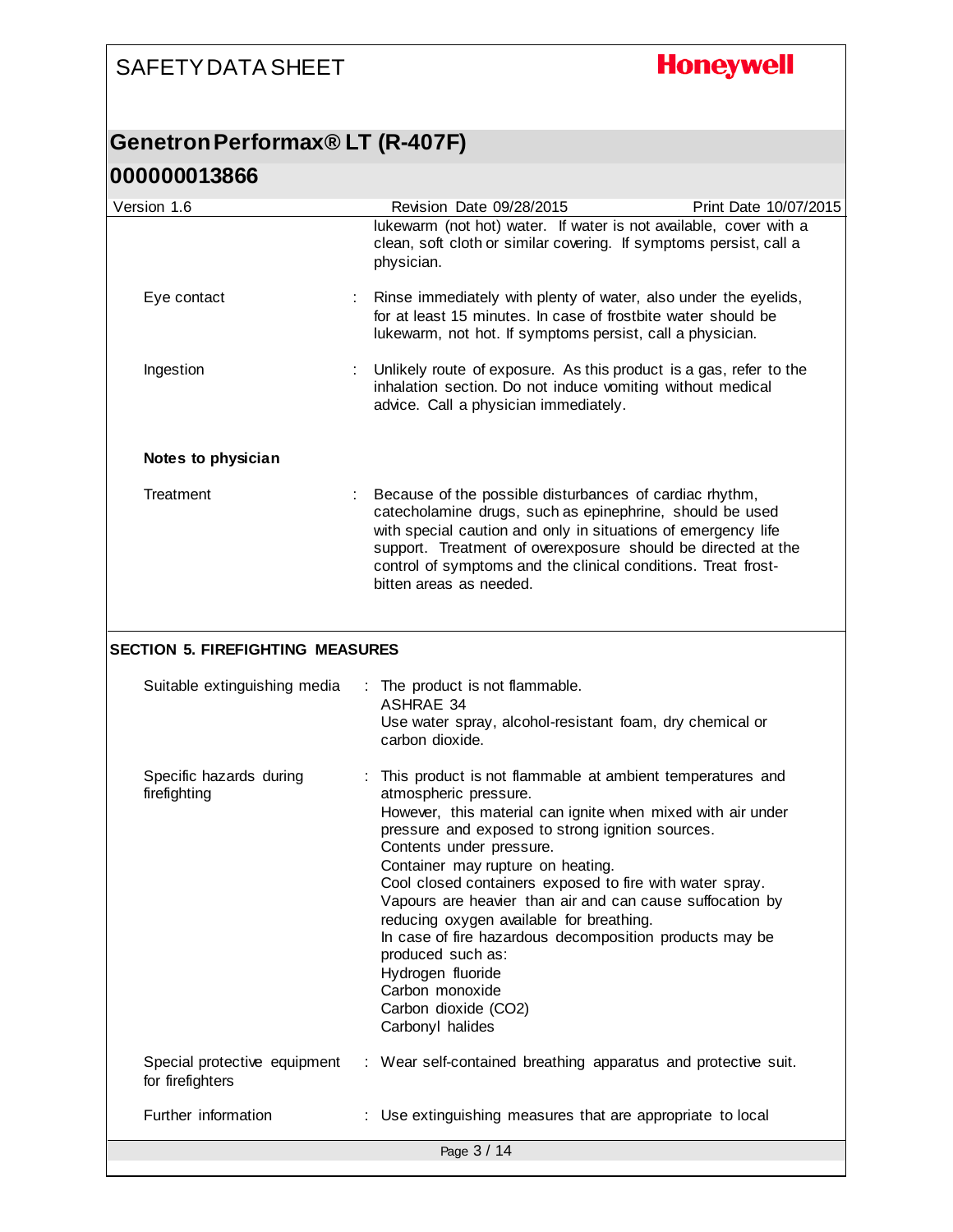| <b>SAFETY DATA SHEET</b>                                  | <b>Honeywell</b>                                                                                                                                                                                                                                                                                                                                                                                                                                                                                                                                                                                                       |
|-----------------------------------------------------------|------------------------------------------------------------------------------------------------------------------------------------------------------------------------------------------------------------------------------------------------------------------------------------------------------------------------------------------------------------------------------------------------------------------------------------------------------------------------------------------------------------------------------------------------------------------------------------------------------------------------|
| Genetron Performax® LT (R-407F)                           |                                                                                                                                                                                                                                                                                                                                                                                                                                                                                                                                                                                                                        |
| 000000013866                                              |                                                                                                                                                                                                                                                                                                                                                                                                                                                                                                                                                                                                                        |
| Version 1.6                                               | Revision Date 09/28/2015<br>Print Date 10/07/2015                                                                                                                                                                                                                                                                                                                                                                                                                                                                                                                                                                      |
|                                                           | circumstances and the surrounding environment.                                                                                                                                                                                                                                                                                                                                                                                                                                                                                                                                                                         |
| <b>SECTION 6. ACCIDENTAL RELEASE MEASURES</b>             |                                                                                                                                                                                                                                                                                                                                                                                                                                                                                                                                                                                                                        |
| Personal precautions                                      | : Wear personal protective equipment.<br>Immediately evacuate personnel to safe areas.<br>Keep people away from and upwind of spill/leak.<br>Remove all sources of ignition.<br>Avoid skin contact with leaking liquid (danger of frostbite).<br>Ventilate the area.<br>After release, disperses into the air.<br>Vapours are heavier than air and can cause suffocation by<br>reducing oxygen available for breathing.<br>Avoid accumulation of vapours in low areas.<br>Unprotected personnel should not return until air has been<br>tested and determined safe.<br>Ensure that the oxygen content is $>= 19.5\%$ . |
| Environmental precautions                                 | : Prevent further leakage or spillage if safe to do so.<br>The product evapourates readily.                                                                                                                                                                                                                                                                                                                                                                                                                                                                                                                            |
| Methods for cleaning up                                   | : Ventilate the area.                                                                                                                                                                                                                                                                                                                                                                                                                                                                                                                                                                                                  |
| <b>SECTION 7. HANDLING AND STORAGE</b><br><b>Handling</b> |                                                                                                                                                                                                                                                                                                                                                                                                                                                                                                                                                                                                                        |
| Handling                                                  | Wear personal protective equipment.<br>Do not breathe vapour.<br>Avoid contact with skin, eyes and clothing.<br>Follow all standard safety precautions for handling and use of<br>compressed gas cylinders.<br>Keep away from heat.<br>Use authorized cylinders only.<br>Protect cylinders from physical damage.<br>Do not puncture or drop cylinders, expose them to open flame<br>or excessive heat.<br>Do not pierce or burn, even after use. Do not spray on a naked<br>flame or any incandescent material.<br>Do not remove screw cap until immediately ready for use.<br>Always replace cap after use.           |
| Advice on protection<br>against fire and explosion        | The product is not flammable.<br>Can form a combustible mixture with air at pressures above<br>atmospheric pressure.                                                                                                                                                                                                                                                                                                                                                                                                                                                                                                   |
|                                                           | Page 4 / 14                                                                                                                                                                                                                                                                                                                                                                                                                                                                                                                                                                                                            |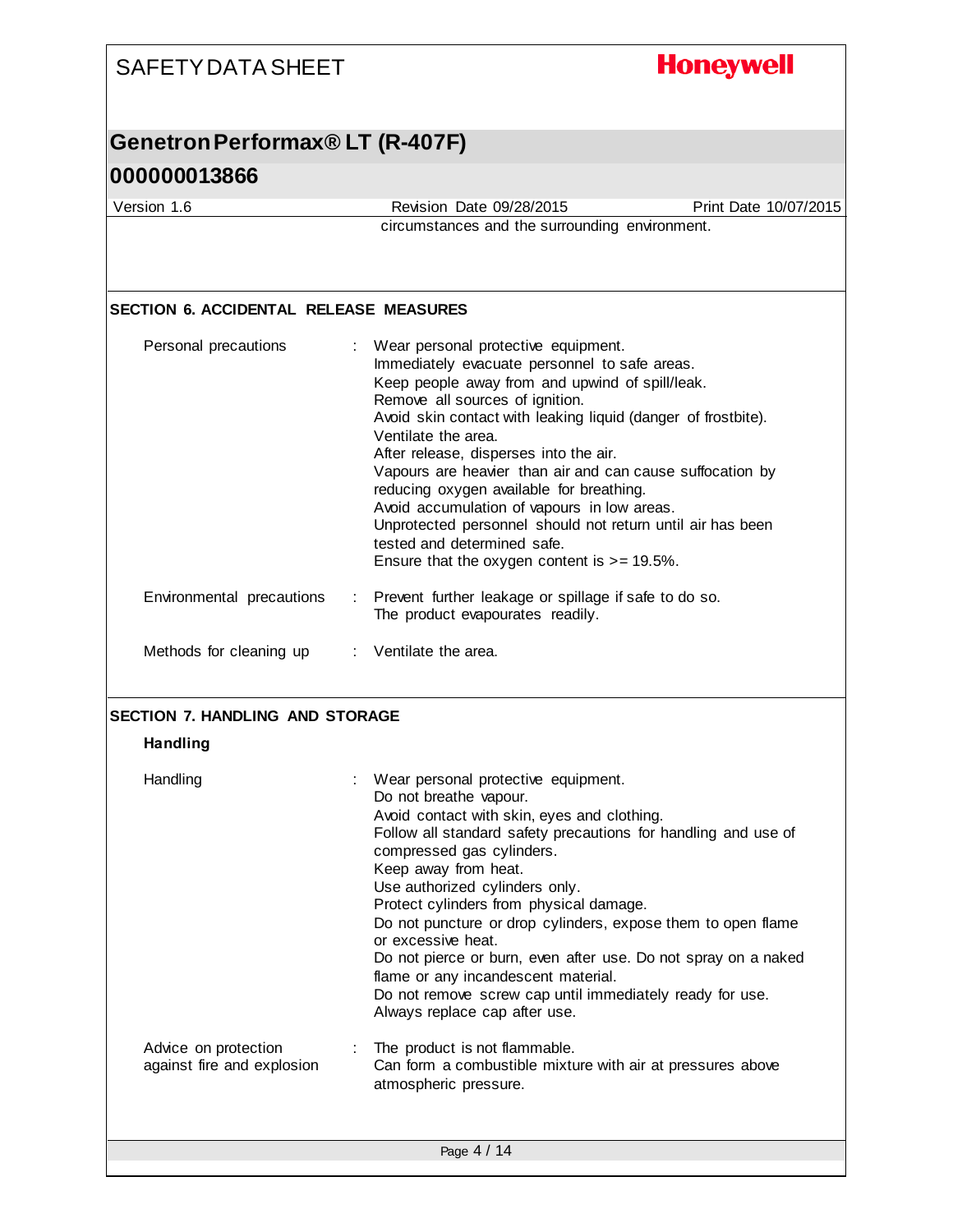## **Honeywell**

#### **Genetron Performax® LT (R-407F)**

| Version 1.6                                      |    | Revision Date 09/28/2015                                                                                                                                                                                                                                                                                                                                                           | Print Date 10/07/2015 |
|--------------------------------------------------|----|------------------------------------------------------------------------------------------------------------------------------------------------------------------------------------------------------------------------------------------------------------------------------------------------------------------------------------------------------------------------------------|-----------------------|
| <b>Storage</b>                                   |    |                                                                                                                                                                                                                                                                                                                                                                                    |                       |
| Requirements for storage<br>areas and containers | ÷. | Pressurized container: protect from sunlight and do not expose<br>to temperatures exceeding 50 °C. Do not pierce or burn, even<br>after use.<br>Keep containers tightly closed in a dry, cool and well-ventilated<br>place.<br>Storage rooms must be properly ventilated.<br>Ensure adequate ventilation, especially in confined areas.<br>Protect cylinders from physical damage. |                       |
| SECTION 8. EXPOSURE CONTROLS/PERSONAL PROTECTION |    |                                                                                                                                                                                                                                                                                                                                                                                    |                       |
| Protective measures                              |    | Do not breathe vapour.<br>Avoid contact with skin, eyes and clothing.<br>Ensure that eyewash stations and safety showers are close to<br>the workstation location.                                                                                                                                                                                                                 |                       |
| Engineering measures                             |    | General room ventilation is adequate for storage and handling.<br>Perform filling operations only at stations with exhaust<br>ventilation facilities.                                                                                                                                                                                                                              |                       |
| Eye protection                                   |    | Wear as appropriate:<br>Safety glasses with side-shields<br>If splashes are likely to occur, wear:<br>Goggles or face shield, giving complete protection to eyes                                                                                                                                                                                                                   |                       |
| Hand protection                                  |    | Leather gloves<br>In case of contact through splashing:<br>Protective gloves<br>Neoprene gloves<br>Polyvinyl alcohol or nitrile- butyl-rubber gloves                                                                                                                                                                                                                               |                       |
| Skin and body protection                         |    | Avoid skin contact with leaking liquid (danger of frostbite).<br>Wear cold insulating gloves/ face shield/eye protection.                                                                                                                                                                                                                                                          |                       |
| Respiratory protection                           |    | In case of insufficient ventilation wear suitable respiratory<br>equipment.<br>Wear a positive-pressure supplied-air respirator.<br>Vapours are heavier than air and can cause suffocation by<br>reducing oxygen available for breathing.<br>For rescue and maintenance work in storage tanks use self-<br>contained breathing apparatus.                                          |                       |
| Hygiene measures                                 |    | Handle in accordance with good industrial hygiene and safety<br>practice.<br>Ensure adequate ventilation, especially in confined areas.<br>Do not get in eyes, on skin, or on clothing.<br>Remove and wash contaminated clothing before re-use.                                                                                                                                    |                       |
|                                                  |    | Page 5 / 14                                                                                                                                                                                                                                                                                                                                                                        |                       |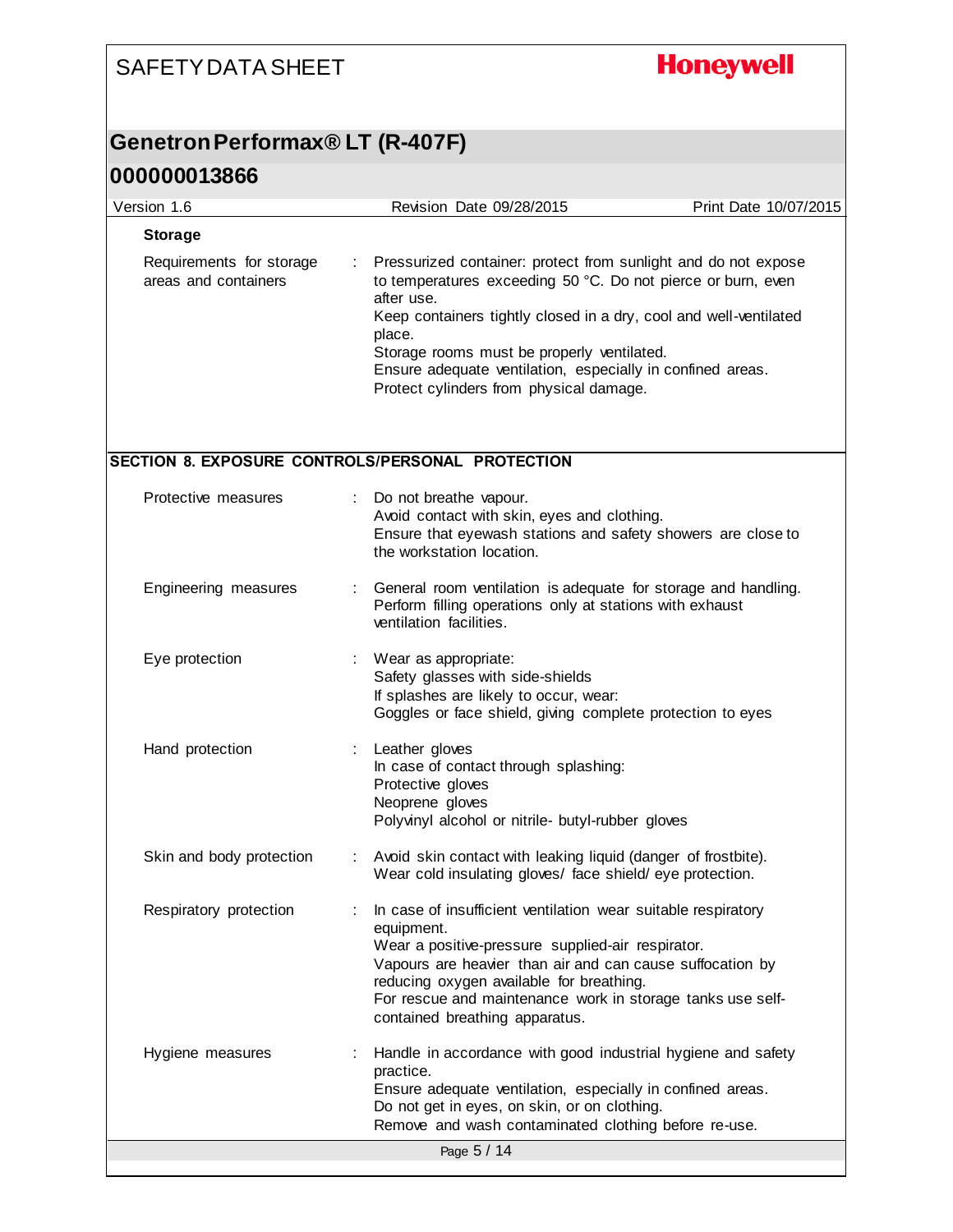## **Honeywell**

## **Genetron Performax® LT (R-407F)**

#### **000000013866**

| Version 1.6                                          |          |                                     | Revision Date 09/28/2015        |            | Print Date 10/07/2015                                                                |
|------------------------------------------------------|----------|-------------------------------------|---------------------------------|------------|--------------------------------------------------------------------------------------|
| Keep working clothes separately.                     |          |                                     |                                 |            |                                                                                      |
|                                                      |          |                                     |                                 |            |                                                                                      |
| <b>Exposure Guidelines</b><br>Components             | CAS-No.  | Value                               | Control<br>parameters           | Upda<br>te | <b>Basis</b>                                                                         |
| $1, 1, 1, 2-$<br>Tetrafluoroethane                   | 811-97-2 | TWA:<br>Time<br>weighted<br>average | $(1,000$ ppm $)$                |            | Honeywell: Limit<br>established by<br>Honeywell<br>International Inc.                |
| $1, 1, 1, 2-$<br>Tetrafluoroethane                   | 811-97-2 | TWA:<br>Time<br>weighted<br>average | 4,240 mg/m3<br>$(1,000$ ppm $)$ | 2007       | WEEL:US. OARS.<br><b>WEELs Workplace</b><br>Environmental<br>Exposure Level<br>Guide |
| Pentafluoroethan<br>e                                | 354-33-6 | TWA:<br>Time<br>weighted<br>average | $(1,000$ ppm)                   |            | Honeywell: Limit<br>established by<br>Honeywell<br>International Inc.                |
| Difluoromethane                                      | 75-10-5  | TWA:<br>Time<br>weighted<br>average | 2,200 mg/m3<br>$(1,000$ ppm)    | 2007       | WEEL:US. OARS.<br><b>WEELs Workplace</b><br>Environmental<br>Exposure Level<br>Guide |
| Difluoromethane                                      | 75-10-5  | TWA:<br>Time<br>weighted<br>average | $(1,000$ ppm $)$                | 1994       | Honeywell: Limit<br>established by<br>Honeywell<br>International Inc.                |
|                                                      |          |                                     |                                 |            |                                                                                      |
| <b>SECTION 9. PHYSICAL AND CHEMICAL PROPERTIES</b>   |          |                                     |                                 |            |                                                                                      |
| Physical state                                       |          | Liquefied gas                       |                                 |            |                                                                                      |
| Color                                                |          | clear and colourless                |                                 |            |                                                                                      |
| Odor                                                 |          | ether-like                          |                                 |            |                                                                                      |
| pH                                                   |          | Note: neutral                       |                                 |            |                                                                                      |
| Boiling point/boiling range<br>-45.5 °C at 1,013 hPa |          |                                     |                                 |            |                                                                                      |

Page 6 / 14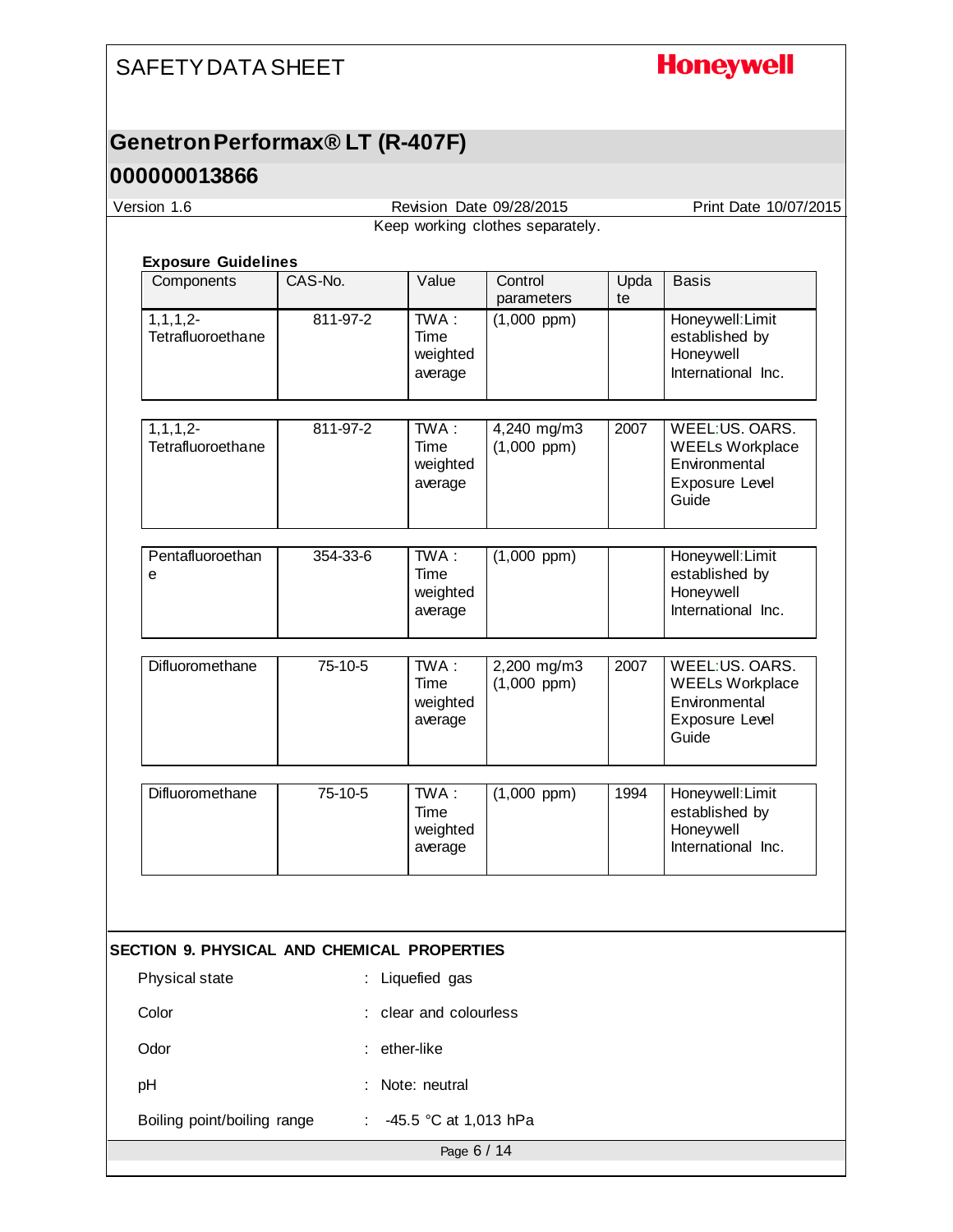## **Honeywell**

## **Genetron Performax® LT (R-407F) 000000013866**

| Version 1.6                                 | Revision Date 09/28/2015                                                                                                                                                                                                  | Print Date 10/07/2015 |
|---------------------------------------------|---------------------------------------------------------------------------------------------------------------------------------------------------------------------------------------------------------------------------|-----------------------|
| Flash point                                 | : Note: Not applicable                                                                                                                                                                                                    |                       |
|                                             |                                                                                                                                                                                                                           |                       |
| Lower explosion limit                       | : Note: None                                                                                                                                                                                                              |                       |
| Upper explosion limit                       | : Note: None                                                                                                                                                                                                              |                       |
| Vapor pressure                              | : $10,218$ hPa<br>at 21.1 °C(70.0 °F)<br>24,621 hPa<br>at 54.4 °C(129.9 °F)                                                                                                                                               |                       |
| Vapor density                               | : Note: not determined                                                                                                                                                                                                    |                       |
| Density                                     | : Note: not determined                                                                                                                                                                                                    |                       |
| Partition coefficient: n-<br>octanol/water  | : log Pow: 1.06<br>Note: 1,1,1,2-tetrafluoroethane (HFC-134a)<br>log Pow: 1.48                                                                                                                                            |                       |
| Ignition temperature                        | Note: Ethane, pentafluoro- (HFC-125)<br>: Note: no data available                                                                                                                                                         |                       |
| <b>SECTION 10. STABILITY AND REACTIVITY</b> |                                                                                                                                                                                                                           |                       |
| Chemical stability                          | : Stable under normal conditions.                                                                                                                                                                                         |                       |
| Possibility of hazardous<br>reactions       | : Hazardous polymerisation does not occur.                                                                                                                                                                                |                       |
| Conditions to avoid                         | : Pressurized container. Protect from sunlight and do not<br>expose to temperatures exceeding 50 °C.<br>Decomposes under high temperature.<br>Some risk may be expected of corrosive and toxic<br>decomposition products. |                       |
|                                             | Page 7 / 14                                                                                                                                                                                                               |                       |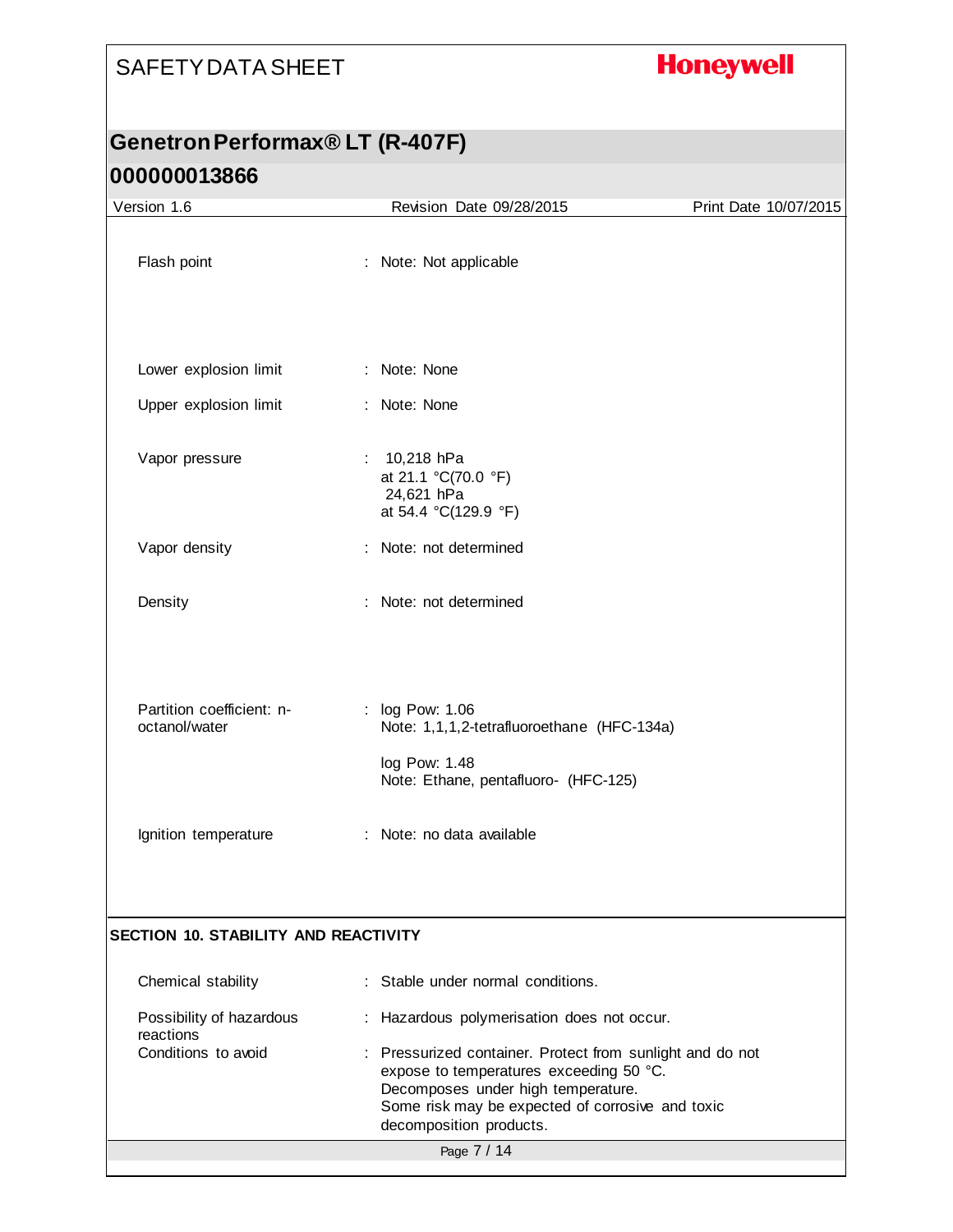## **Honeywell**

## **Genetron Performax® LT (R-407F)**

| Version 1.6                                            | Revision Date 09/28/2015                                                                                                                                                         | Print Date 10/07/2015 |
|--------------------------------------------------------|----------------------------------------------------------------------------------------------------------------------------------------------------------------------------------|-----------------------|
|                                                        | Can form a combustible mixture with air at pressures above<br>atmospheric pressure.<br>Do not mix with oxygen or air above atmospheric pressure.                                 |                       |
| Incompatible materials to<br>avoid                     | Potassium<br>Calcium<br>Powdered metals<br>Finely divided aluminium<br>Finely divided magnesium<br>Zinc                                                                          |                       |
| Hazardous decomposition<br>products                    | : In case of fire hazardous decomposition products may be<br>produced such as:<br>Gaseous hydrogen fluoride (HF).<br>Carbonyl halides<br>Carbon monoxide<br>Carbon dioxide (CO2) |                       |
| <b>SECTION 11. TOXICOLOGICAL INFORMATION</b>           |                                                                                                                                                                                  |                       |
| Acute inhalation toxicity<br>1,1,1,2-Tetrafluoroethane | : LC50: $>$ 500000 ppm<br>Exposure time: 4 h<br>Species: Rat                                                                                                                     |                       |
| Difluoromethane                                        | : LC50: > 520000 ppm<br>Exposure time: 4 h<br>Species: Rat                                                                                                                       |                       |
| Pentafluoroethane                                      | : > 769000 ppm<br>Exposure time: 4 h<br>Species: Rat                                                                                                                             |                       |
| Sensitisation<br>1,1,1,2-Tetrafluoroethane             | : Cardiac sensitization<br>Species: dogs<br>Note: No-observed-effect level<br>50 000 ppm<br>Lowest observed effect level<br>75 000 ppm                                           |                       |
| Difluoromethane                                        | : Cardiac sensitization<br>Species: dogs<br>Note: No-observed-effect level<br>>350 000 ppm                                                                                       |                       |
| Pentafluoroethane                                      | Cardiac sensitization                                                                                                                                                            |                       |
|                                                        | Page 8 / 14                                                                                                                                                                      |                       |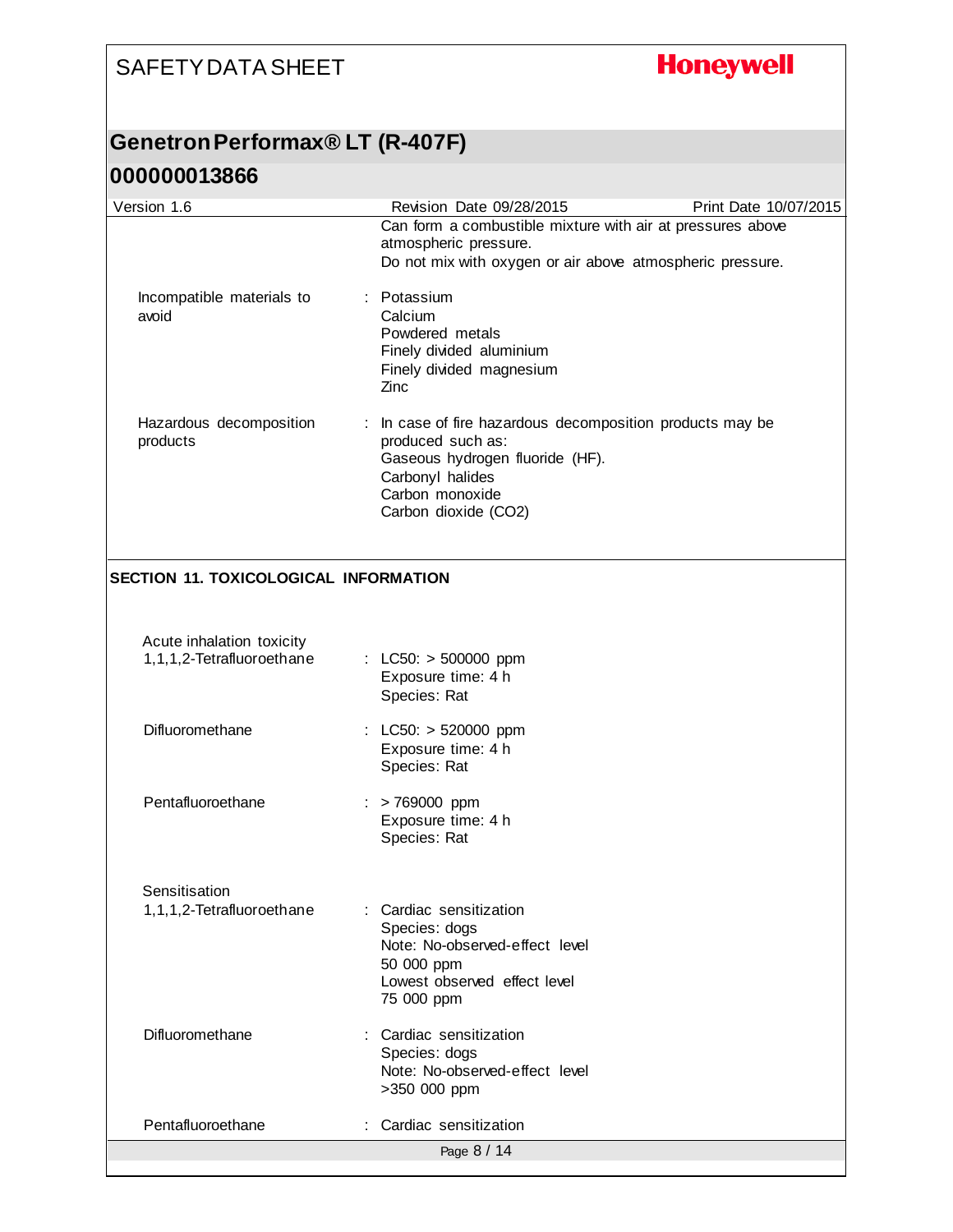## **Honeywell**

## **Genetron Performax® LT (R-407F)**

| Version 1.6                                         | Revision Date 09/28/2015                                                                                              | Print Date 10/07/2015 |
|-----------------------------------------------------|-----------------------------------------------------------------------------------------------------------------------|-----------------------|
|                                                     | Species: dogs<br>Note: No-observed-effect level<br>75 000 ppm<br>Lowest observed effect level<br>100 000 ppm          |                       |
|                                                     |                                                                                                                       |                       |
| Repeated dose toxicity<br>1,1,1,2-Tetrafluoroethane | : Species: Rat<br>NOEL: 40000 ppm                                                                                     |                       |
| Difluoromethane                                     | Species: Rat<br>Application Route: Inhalation<br>Exposure time: (90 d)<br>NOEL: 50000 ppm<br>Subchronic toxicity      |                       |
| Pentafluoroethane                                   | : Species: Rat<br>Application Route: Inhalation<br>Exposure time: (4 Weeks)<br>NOEL: 50000 ppm<br>Subchronic toxicity |                       |
| Genotoxicity in vitro<br>1,1,1,2-Tetrafluoroethane  | t in<br>Note: In vitro tests did not show mutagenic effects                                                           |                       |
| Difluoromethane                                     | Test Method: Ames test<br>Result: negative                                                                            |                       |
| Pentafluoroethane                                   | Test Method: Ames test<br>Result: negative                                                                            |                       |
|                                                     | Cell type: Human lymphocytes<br>Result: negative<br>Method: Mutagenicity (in vitro mammalian cytogenetic test)        |                       |
|                                                     | Test Method: Chromosome aberration test in vitro<br>Result: negative                                                  |                       |
|                                                     | Cell type: Human lymphocytes<br>Result: negative                                                                      |                       |
|                                                     | Cell type: Chinese Hamster Ovary Cells<br>Result: negative                                                            |                       |
| Genotoxicity in vivo<br>Difluoromethane             | Species: Mouse<br>Cell type: Bone marrow<br>Method: Mutagenicity (micronucleus test)                                  |                       |
|                                                     | Page 9 / 14                                                                                                           |                       |
|                                                     |                                                                                                                       |                       |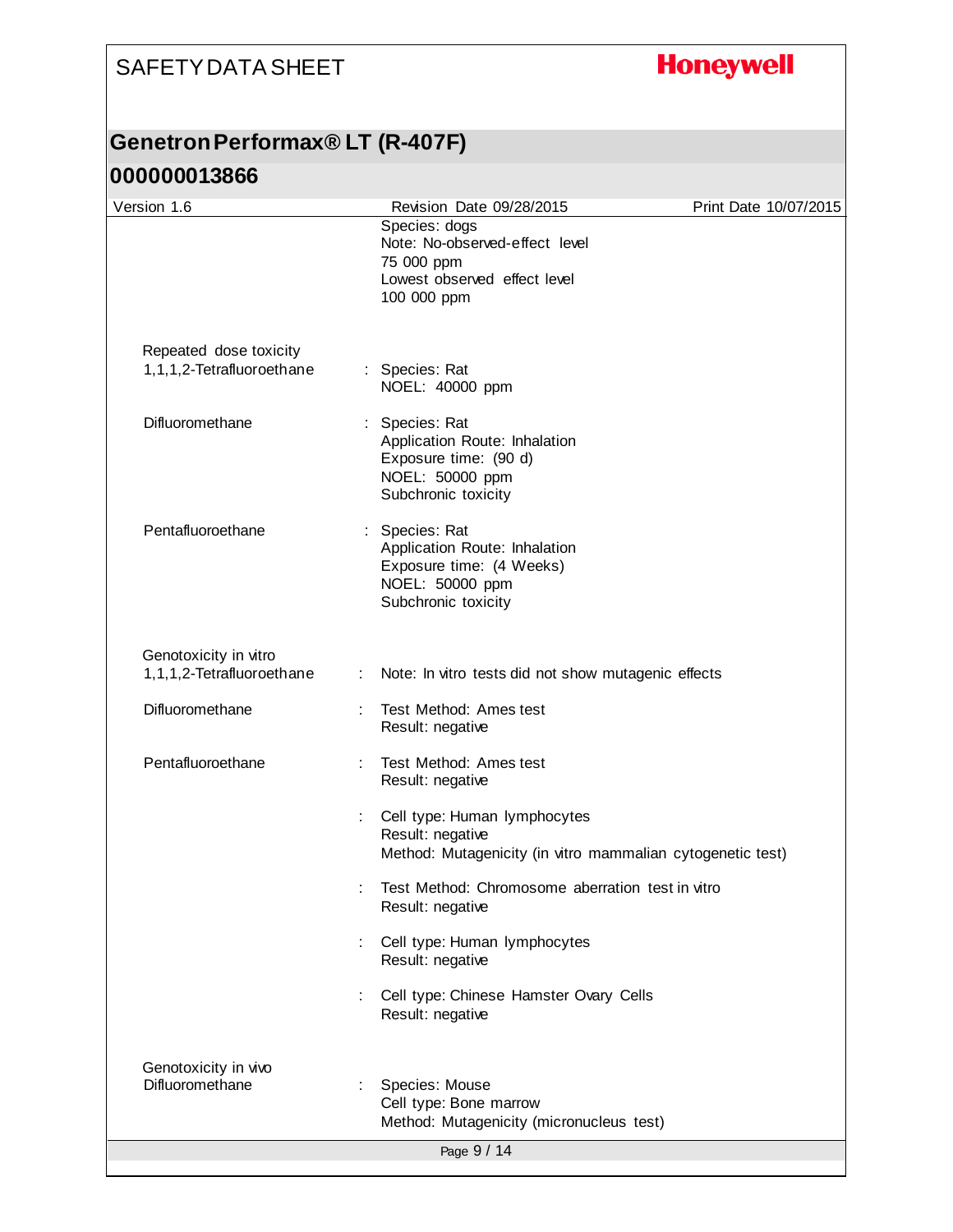## **Honeywell**

## **Genetron Performax® LT (R-407F) 000000013866**

| Version 1.6                               | Revision Date 09/28/2015                                                                                                        | Print Date 10/07/2015 |  |  |  |
|-------------------------------------------|---------------------------------------------------------------------------------------------------------------------------------|-----------------------|--|--|--|
|                                           | Result: negative                                                                                                                |                       |  |  |  |
|                                           |                                                                                                                                 |                       |  |  |  |
|                                           |                                                                                                                                 |                       |  |  |  |
| Teratogenicity<br>Difluoromethane         | Species: Rat                                                                                                                    |                       |  |  |  |
|                                           | Dose: NOEL - 50,000 ppm<br>Note: Did not show teratogenic effects in animal experiments.                                        |                       |  |  |  |
|                                           |                                                                                                                                 |                       |  |  |  |
|                                           | Species: Rabbit<br>Dose: NOEL - 50,000 ppm                                                                                      |                       |  |  |  |
|                                           | Note: Did not show teratogenic effects in animal experiments.                                                                   |                       |  |  |  |
| Pentafluoroethane                         | Species: Rabbit                                                                                                                 |                       |  |  |  |
|                                           | Application Route: Inhalation exposure<br>NOAEL, Teratog: 50,000 ppm                                                            |                       |  |  |  |
|                                           | NOAEL, Maternal: 50,000 ppm<br>Note: Did not show teratogenic effects in animal experiments.                                    |                       |  |  |  |
|                                           |                                                                                                                                 |                       |  |  |  |
|                                           | Species: Rat<br>Application Route: Inhalation exposure                                                                          |                       |  |  |  |
|                                           | NOAEL, Teratog:<br>50,000 ppm<br>NOAEL, Maternal: 50,000 ppm                                                                    |                       |  |  |  |
|                                           | Note: Did not show teratogenic effects in animal experiments.                                                                   |                       |  |  |  |
|                                           |                                                                                                                                 |                       |  |  |  |
| Further information                       | : Note: Vapours are heavier than air and can cause suffocation<br>by reducing oxygen available for breathing. Rapid evaporation |                       |  |  |  |
|                                           | of the liquid may cause frostbite. May cause cardiac<br>arrhythmia.                                                             |                       |  |  |  |
|                                           |                                                                                                                                 |                       |  |  |  |
| <b>SECTION 12. ECOLOGICAL INFORMATION</b> |                                                                                                                                 |                       |  |  |  |
|                                           |                                                                                                                                 |                       |  |  |  |
| Biodegradability                          |                                                                                                                                 |                       |  |  |  |
| Difluoromethane                           | : Note: Minimal                                                                                                                 |                       |  |  |  |
| Pentafluoroethane                         | : Result: Not readily biodegradable.                                                                                            |                       |  |  |  |
|                                           | Value: $5%$<br>Method: OECD 301 D                                                                                               |                       |  |  |  |
|                                           |                                                                                                                                 |                       |  |  |  |
| <b>Further information on ecology</b>     |                                                                                                                                 |                       |  |  |  |
| Additional ecological<br>information      | : This product is subject to U.S. Environmental Protection<br>Agency Clean Air Act Regulations at 40 CFR Part 82.               |                       |  |  |  |
|                                           | This product contains greenhouse gases which may<br>contribute to global warming. Do NOT vent to the atmosphere.                |                       |  |  |  |
|                                           | To comply with provisions of the U.S. Clean Air Act, any                                                                        |                       |  |  |  |
|                                           | Page 10 / 14                                                                                                                    |                       |  |  |  |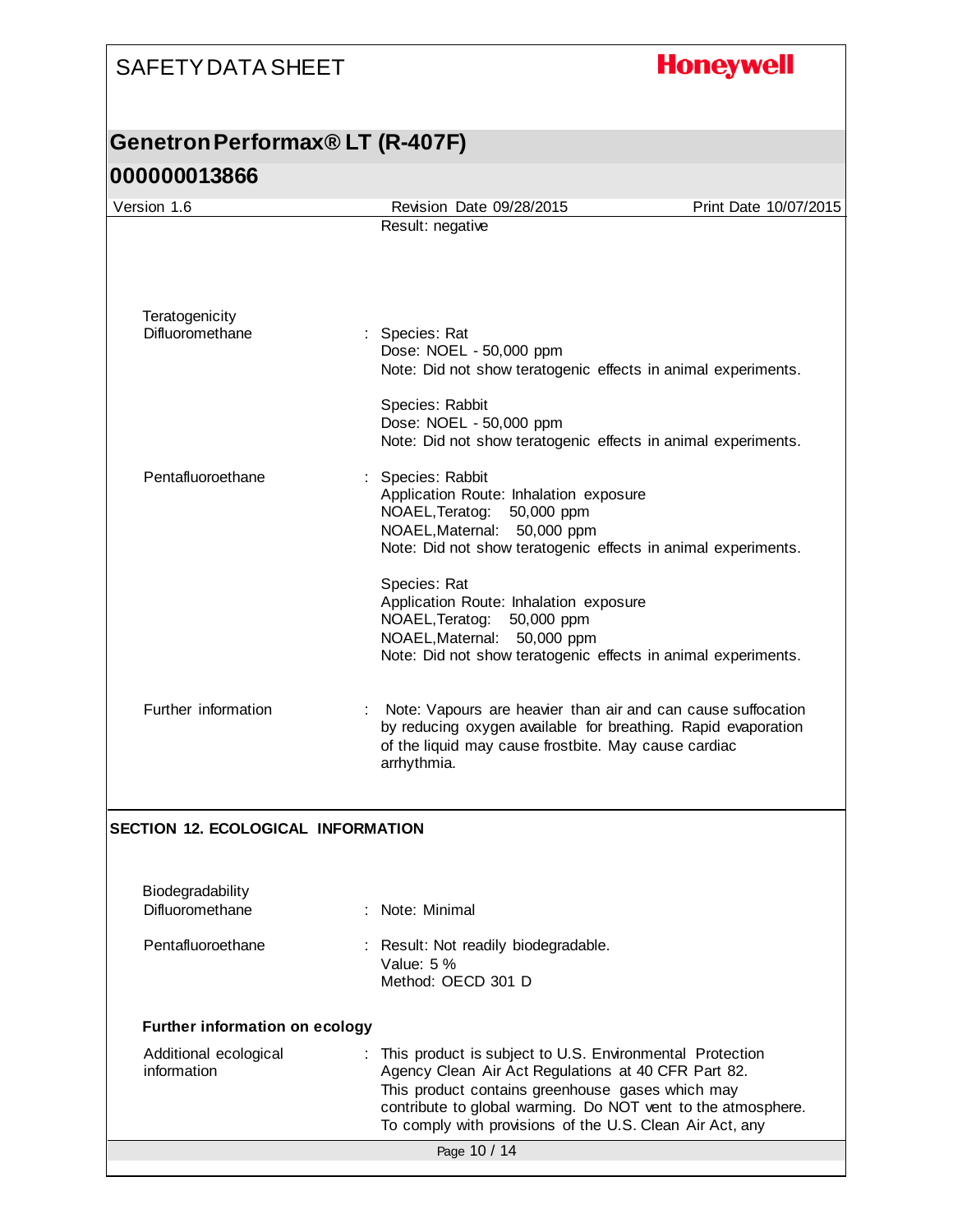# **Honeywell**

## **Genetron Performax® LT (R-407F)**

| Version 1.6        |                                                                                                                                                                | Revision Date 09/28/2015                                                                                            | Print Date 10/07/2015 |  |  |
|--------------------|----------------------------------------------------------------------------------------------------------------------------------------------------------------|---------------------------------------------------------------------------------------------------------------------|-----------------------|--|--|
|                    |                                                                                                                                                                | residual must be recovered.                                                                                         |                       |  |  |
|                    |                                                                                                                                                                |                                                                                                                     |                       |  |  |
|                    | <b>SECTION 13. DISPOSAL CONSIDERATIONS</b>                                                                                                                     |                                                                                                                     |                       |  |  |
| Disposal methods   |                                                                                                                                                                | : Observe all Federal, State, and Local Environmental<br>regulations.                                               |                       |  |  |
| Note               | This product is subject to U.S. Environmental Protection<br>Agency Clean Air Act Regulations Section 608 in 40 CFR Part<br>82 regarding refrigerant recycling. |                                                                                                                     |                       |  |  |
|                    | <b>SECTION 14. TRANSPORT INFORMATION</b>                                                                                                                       |                                                                                                                     |                       |  |  |
| <b>DOT</b>         | UN/ID No.<br>Proper shipping name<br>Class                                                                                                                     | $:$ UN 3163<br>: LIQUEFIED GAS, N.O.S.<br>(1,1,1,2-Tetrafluoroethane, Difluoromethane,<br>Pentafluoroethane)<br>2.2 |                       |  |  |
|                    | Packing group<br><b>Hazard Labels</b>                                                                                                                          | 2.2                                                                                                                 |                       |  |  |
| <b>IATA</b>        | UN/ID No.<br>Description of the goods                                                                                                                          | $:$ UN 3163<br>: LIQUEFIED GAS, N.O.S.<br>(1,1,1,2-Tetrafluoroethane, Difluoromethane,<br>Pentafluoroethane)        |                       |  |  |
|                    | Class<br><b>Hazard Labels</b><br>Packing instruction (cargo<br>aircraft)                                                                                       | : 2.2<br>2.2<br>: 200                                                                                               |                       |  |  |
|                    | Packing instruction<br>(passenger aircraft)                                                                                                                    | : 200                                                                                                               |                       |  |  |
| <b>IMDG</b>        | UN/ID No.<br>Description of the goods                                                                                                                          | <b>UN 3163</b><br>LIQUEFIED GAS, N.O.S.<br>(1,1,1,2-TETRAFLUOROETHANE,<br>DIFLUOROMETHANE, PENTAFLUOROETHANE)       |                       |  |  |
|                    | Class<br><b>Hazard Labels</b><br>EmS Number<br>Marine pollutant                                                                                                | 2.2<br>: 2.2<br>$: F-C, S-V$<br>: no                                                                                |                       |  |  |
|                    | <b>SECTION 15. REGULATORY INFORMATION</b>                                                                                                                      |                                                                                                                     |                       |  |  |
| <b>Inventories</b> |                                                                                                                                                                |                                                                                                                     |                       |  |  |
|                    |                                                                                                                                                                | Page 11 / 14                                                                                                        |                       |  |  |
|                    |                                                                                                                                                                |                                                                                                                     |                       |  |  |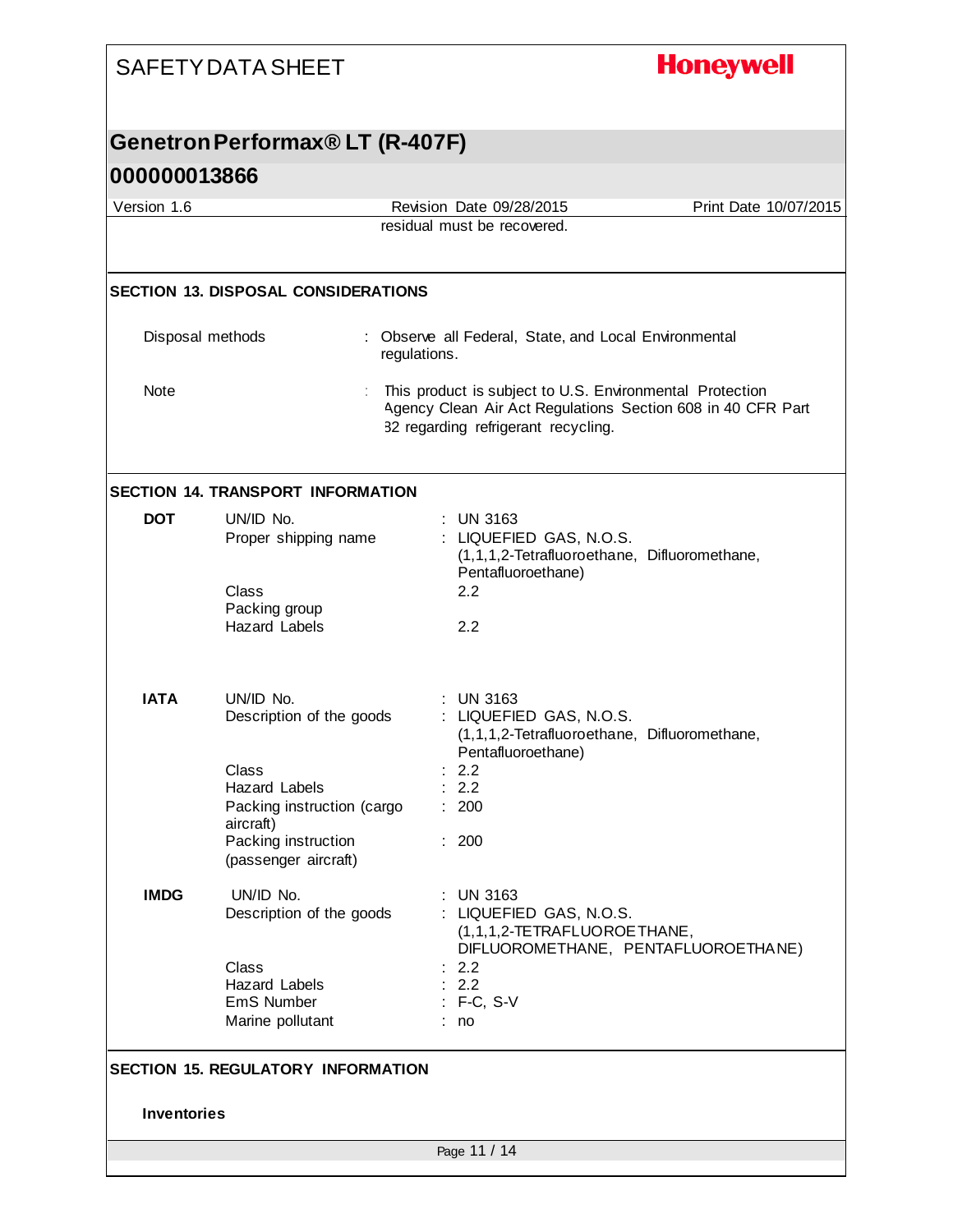## **Honeywell**

## **Genetron Performax® LT (R-407F)**

| Version 1.6                                                                                   | Revision Date 09/28/2015                                                                                                                                                                | Print Date 10/07/2015 |
|-----------------------------------------------------------------------------------------------|-----------------------------------------------------------------------------------------------------------------------------------------------------------------------------------------|-----------------------|
| US. Toxic Substances<br>Control Act                                                           | : On TSCA Inventory                                                                                                                                                                     |                       |
| Australia. Industrial<br>Chemical (Notification and<br>Assessment) Act                        | : On the inventory, or in compliance with the inventory                                                                                                                                 |                       |
| Canada. Canadian<br>Environmental Protection<br>Act (CEPA). Domestic<br>Substances List (DSL) | : All components of this product are on the Canadian DSL.                                                                                                                               |                       |
| Japan. Kashin-Hou Law<br>List                                                                 | : On the inventory, or in compliance with the inventory                                                                                                                                 |                       |
| Korea. Toxic Chemical<br>Control Law (TCCL) List                                              | : On the inventory, or in compliance with the inventory                                                                                                                                 |                       |
| Philippines. The Toxic<br>Substances and Hazardous<br>and Nuclear Waste Control<br>Act        | : On the inventory, or in compliance with the inventory                                                                                                                                 |                       |
| China. Inventory of Existing<br><b>Chemical Substances</b>                                    | : On the inventory, or in compliance with the inventory                                                                                                                                 |                       |
| New Zealand. Inventory of<br>Chemicals (NZloC), as<br>published by ERMA New<br>Zealand        | : On the inventory, or in compliance with the inventory                                                                                                                                 |                       |
| <b>National regulatory information</b>                                                        |                                                                                                                                                                                         |                       |
| <b>SARA 302 Components</b>                                                                    | : No chemicals in this material are subject to the reporting<br>requirements of SARA Title III, Section 302.                                                                            |                       |
| <b>SARA 313 Components</b>                                                                    | This material does not contain any chemical components with<br>known CAS numbers that exceed the threshold (De Minimis)<br>reporting levels established by SARA Title III, Section 313. |                       |
| SARA 311/312 Hazards                                                                          | : Sudden Release of Pressure Hazard<br><b>Acute Health Hazard</b>                                                                                                                       |                       |
|                                                                                               |                                                                                                                                                                                         |                       |
|                                                                                               | Page 12 / 14                                                                                                                                                                            |                       |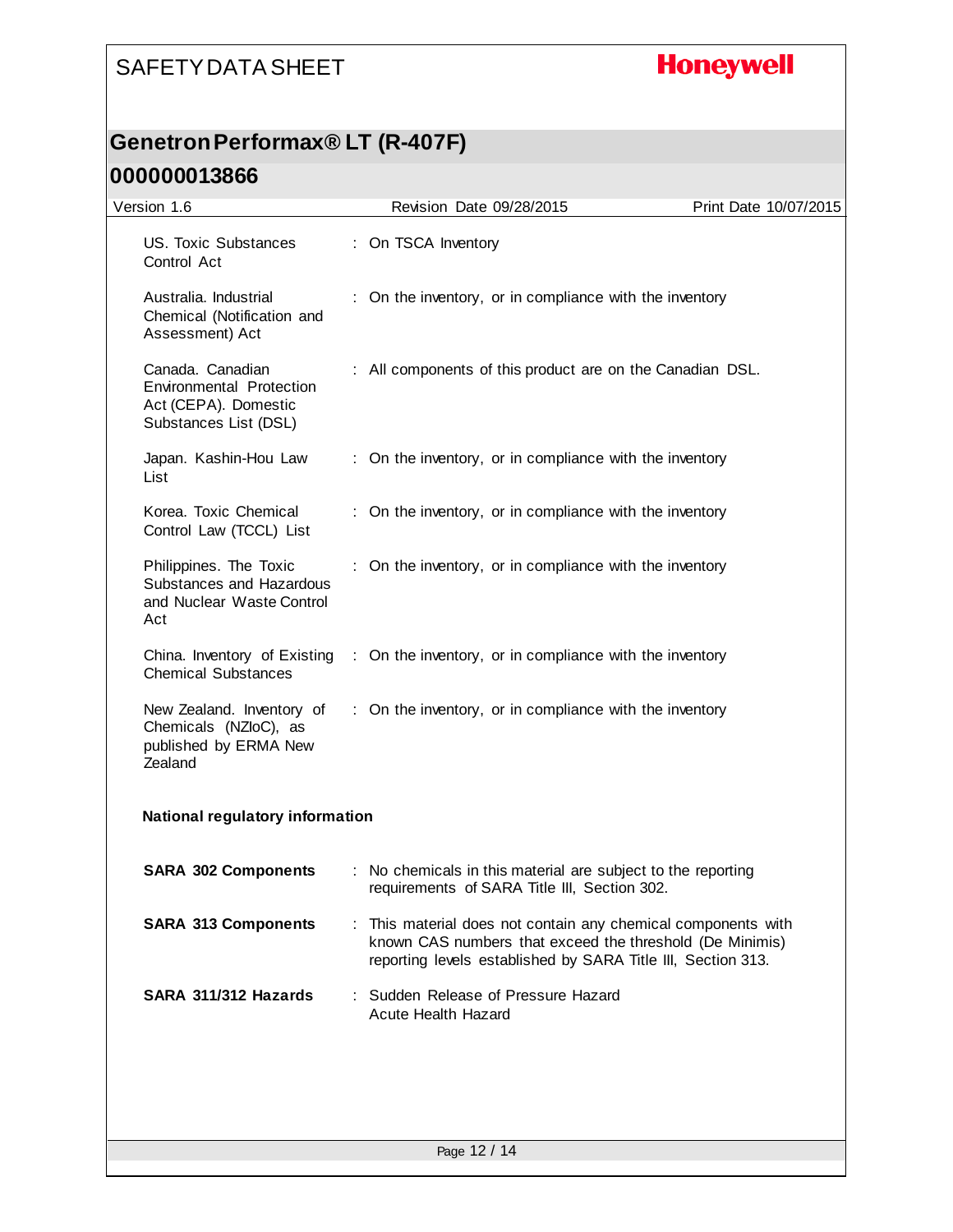| <b>SAFETY DATA SHEET</b>                                                                                                                                                                                                                                                                                   |    |                                                                                                                                                                             |                                      | <b>Honeywell</b>                                         |  |
|------------------------------------------------------------------------------------------------------------------------------------------------------------------------------------------------------------------------------------------------------------------------------------------------------------|----|-----------------------------------------------------------------------------------------------------------------------------------------------------------------------------|--------------------------------------|----------------------------------------------------------|--|
| Genetron Performax® LT (R-407F)                                                                                                                                                                                                                                                                            |    |                                                                                                                                                                             |                                      |                                                          |  |
| 000000013866                                                                                                                                                                                                                                                                                               |    |                                                                                                                                                                             |                                      |                                                          |  |
| Version 1.6                                                                                                                                                                                                                                                                                                |    | Revision Date 09/28/2015                                                                                                                                                    |                                      | Print Date 10/07/2015                                    |  |
| California Prop. 65                                                                                                                                                                                                                                                                                        |    |                                                                                                                                                                             | State of California to cause cancer. | : WARNING! This product contains a chemical known to the |  |
|                                                                                                                                                                                                                                                                                                            |    | Dichloromethane                                                                                                                                                             |                                      | 75-09-2                                                  |  |
|                                                                                                                                                                                                                                                                                                            |    | : WARNING: This product contains a chemical known to the<br>State of California to cause birth defects or other reproductive                                                |                                      |                                                          |  |
|                                                                                                                                                                                                                                                                                                            |    | harm.                                                                                                                                                                       |                                      |                                                          |  |
|                                                                                                                                                                                                                                                                                                            |    | Chloromethane                                                                                                                                                               |                                      | 74-87-3                                                  |  |
| <b>Massachusetts RTK</b>                                                                                                                                                                                                                                                                                   |    | Dichloromethane                                                                                                                                                             |                                      | 75-09-2                                                  |  |
| New Jersey RTK                                                                                                                                                                                                                                                                                             |    | Difluoromethane                                                                                                                                                             |                                      | 75-10-5                                                  |  |
| Pennsylvania RTK                                                                                                                                                                                                                                                                                           | ÷. | Difluoromethane                                                                                                                                                             |                                      | 75-10-5                                                  |  |
| <b>WHMIS Classification</b>                                                                                                                                                                                                                                                                                |    | : A: Compressed Gas<br>This product has been classified according to the hazard criteria<br>of the CPR and the MSDS contains all of the information<br>required by the CPR. |                                      |                                                          |  |
| <b>SECTION 16. OTHER INFORMATION</b>                                                                                                                                                                                                                                                                       |    |                                                                                                                                                                             |                                      |                                                          |  |
|                                                                                                                                                                                                                                                                                                            |    | <b>HMIS III</b>                                                                                                                                                             | <b>NFPA</b>                          |                                                          |  |
| Health hazard<br>Flammability                                                                                                                                                                                                                                                                              |    | $\therefore$ 1<br>$\therefore$ 1                                                                                                                                            | 2<br>1                               |                                                          |  |
| Physical Hazard                                                                                                                                                                                                                                                                                            |    | $\therefore$ 0                                                                                                                                                              |                                      |                                                          |  |
| Instability                                                                                                                                                                                                                                                                                                |    |                                                                                                                                                                             | 0                                    |                                                          |  |
| Hazard rating and rating systems (e.g. HMIS® III, NFPA): This information is intended solely for the<br>use of individuals trained in the particular system.                                                                                                                                               |    |                                                                                                                                                                             |                                      |                                                          |  |
| <b>Further information</b>                                                                                                                                                                                                                                                                                 |    |                                                                                                                                                                             |                                      |                                                          |  |
| The information provided in this Safety Data Sheet is correct to the best of our knowledge,<br>information and belief at the date of its publication. The information given is designed only as a<br>guidance for safe handling, use, processing, storage, transportation, disposal and release and is not |    |                                                                                                                                                                             |                                      |                                                          |  |
| Page 13 / 14                                                                                                                                                                                                                                                                                               |    |                                                                                                                                                                             |                                      |                                                          |  |